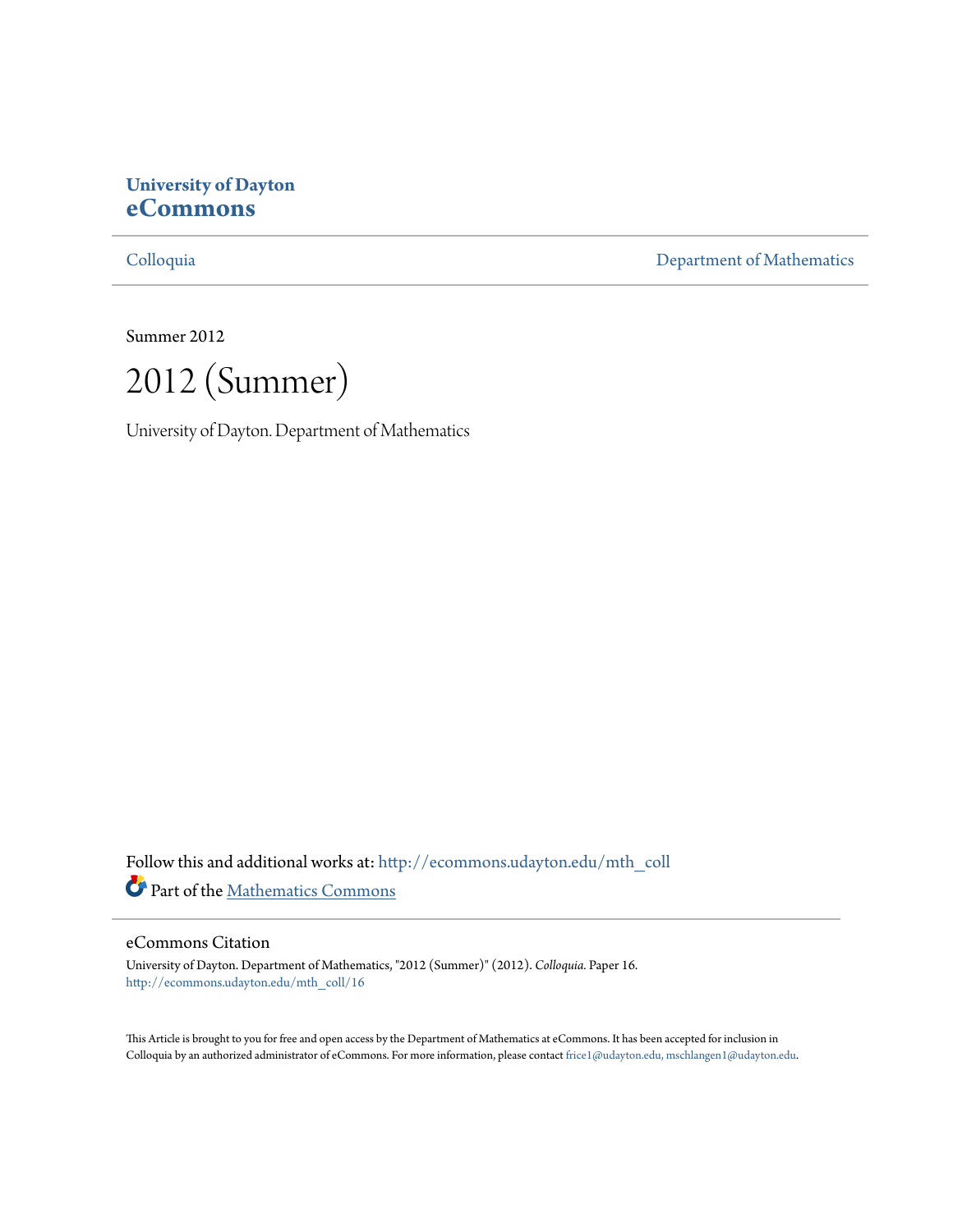| Date             | <b>Speaker and Title</b>                                                                                                                                                                         | Time/Location       |
|------------------|--------------------------------------------------------------------------------------------------------------------------------------------------------------------------------------------------|---------------------|
| Thursday, Jul 11 | Mashael Alammari, University of Dayton<br>Asymptotically Stable Solutions of a Nonlinear Volterra Integral<br>Equation                                                                           | 2:30 PM, SC 323     |
| Thursday, Jul 11 | Amani Sayed, University of Dayton<br>Classification of Solutions of Systems of Integrodifferential<br>Equations                                                                                  | 3:00 PM, SC 323     |
| Monday, Jul 16   | Murat Adivar, Izmir University of Economics<br>Is convexity possible without connectedness?                                                                                                      | 2:30 PM, SC 216     |
| Thursday, Jul 26 | Natalia Medynets, University of Dayton<br>Hedge Fund Performance and Strategies under Different Market 2:30 PM, SC 320<br>Regimes                                                                |                     |
| Tuesday, Jul 31  | Asma Alhazmi, University of Dayton<br>Analysis and Comparison of Accuracy and Profitability of<br>Japanese Candlestick Signals in Trading High Volatility versus Low<br><b>Volatility Stocks</b> | 2:30 PM, SC 320     |
| Tuesday, Jul 31  | Xin Yu, University of Dayton<br>Comparative Analysis between Contrarian and Momentum<br>Strategies in the American Stock Market                                                                  | 3:00 PM, SC 320     |
| Tuesday, Jul 31  | Tao Tian, University of Dayton<br>Option Pricing Based Regime-Switching Recombining Tree                                                                                                         | 3:30 PM, SC 320     |
| Thursday, Aug 2  | Shaina Palda, University of Dayton                                                                                                                                                               | 12:30 PM, SC<br>323 |

#### **Abstracts of the Colloquium Talks: Summer 2012 Department of Mathematics**

## **Asymptotically Stable Solutions of a Nonlinear Volterra Integral Equation**

#### Mashael Alammari

**Abstract:** In this paper we obtained the existence of asymptotically stable solutions of the nonlinear Volterra integral equation. We employed Schauder's Fixed Point Theorem as the primary mathematical tool.

## **Classification of Solutions of Systems of Integrodifferential Equations**

#### Amani Sayed

**Abstract:** We give asymptotic classification of the positive solutions of a class of twodimensional nonlinear Volterra integro‐differential equations. Also, we furnish necessary and sufficient conditions for the existence of such positive solutions.

## **Is convexity possible without connectedness?**

## Murat Adivar

**Abstract:** In this talk, a general convexity notion for the disconnected sets and functions on disconnected sets will be introduced. Moreover, a general duality notion for the convex cones and convex functions over disconnected domains will be established by means of the new convexity notion.